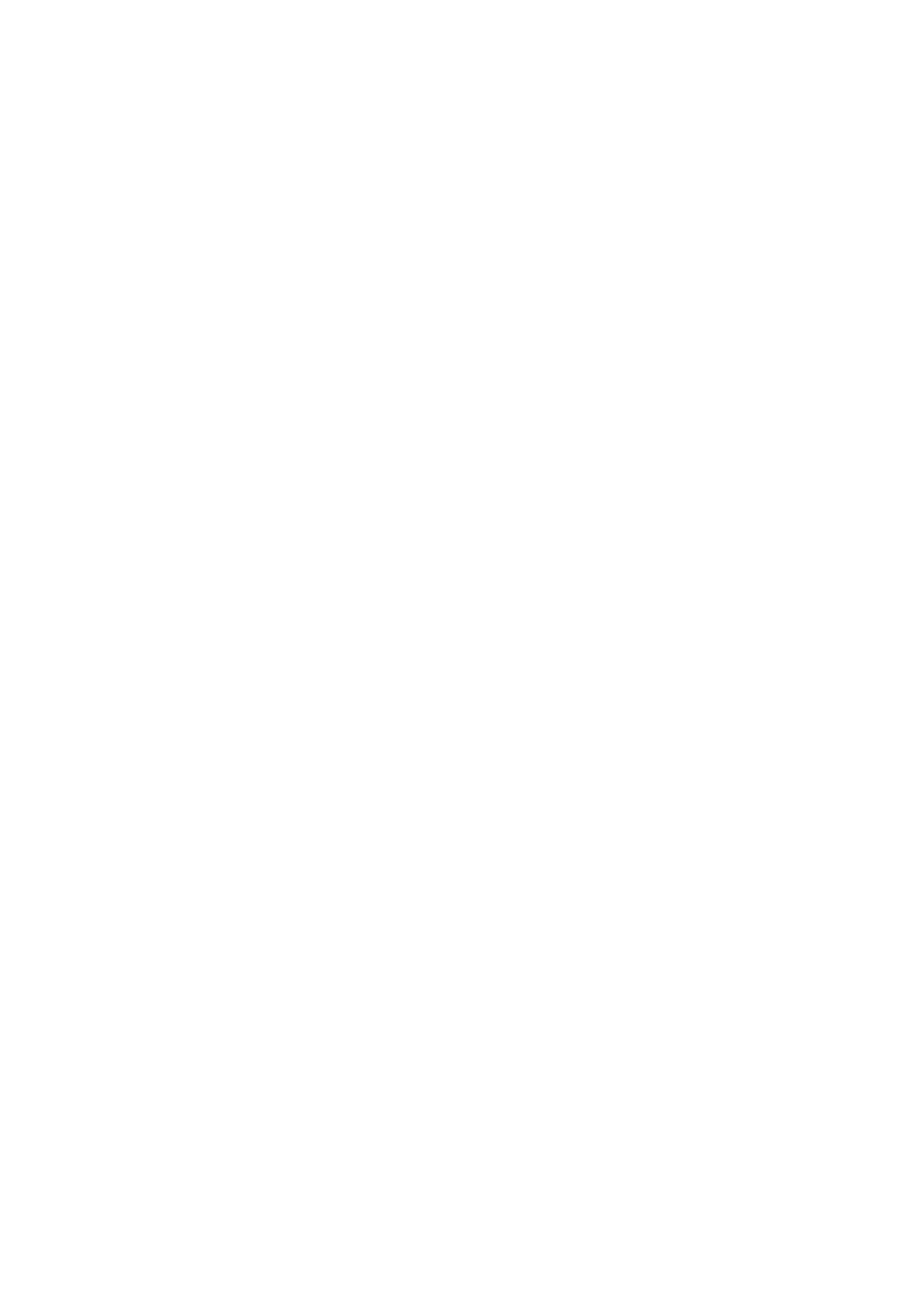

# **NORTHERN TERRITORY OF AUSTRALIA** \_\_\_\_\_\_\_\_\_\_\_\_\_\_\_\_\_\_\_\_\_\_\_\_\_\_\_\_\_

# **Subordinate Legislation No. 16 of 2021\*** \_\_\_\_\_\_\_\_\_\_\_\_\_\_\_\_\_\_\_\_\_\_\_\_\_\_\_\_\_

# *Police Administration Amendment Regulations 2021*

I, Vicki Susan O'Halloran, Administrator of the Northern Territory of Australia, acting with the advice of the Executive Council, make the following regulations under the *Police Administration Act 1978*.

Responsible Minister:

N. S. Manison Minister for Police, Fire and Emergency Services

V. S. O' Halloran **Administrator** 

Date of making 21 September 2021

\* Notified in the *Northern Territory Government Gazette* on 29 September 2021.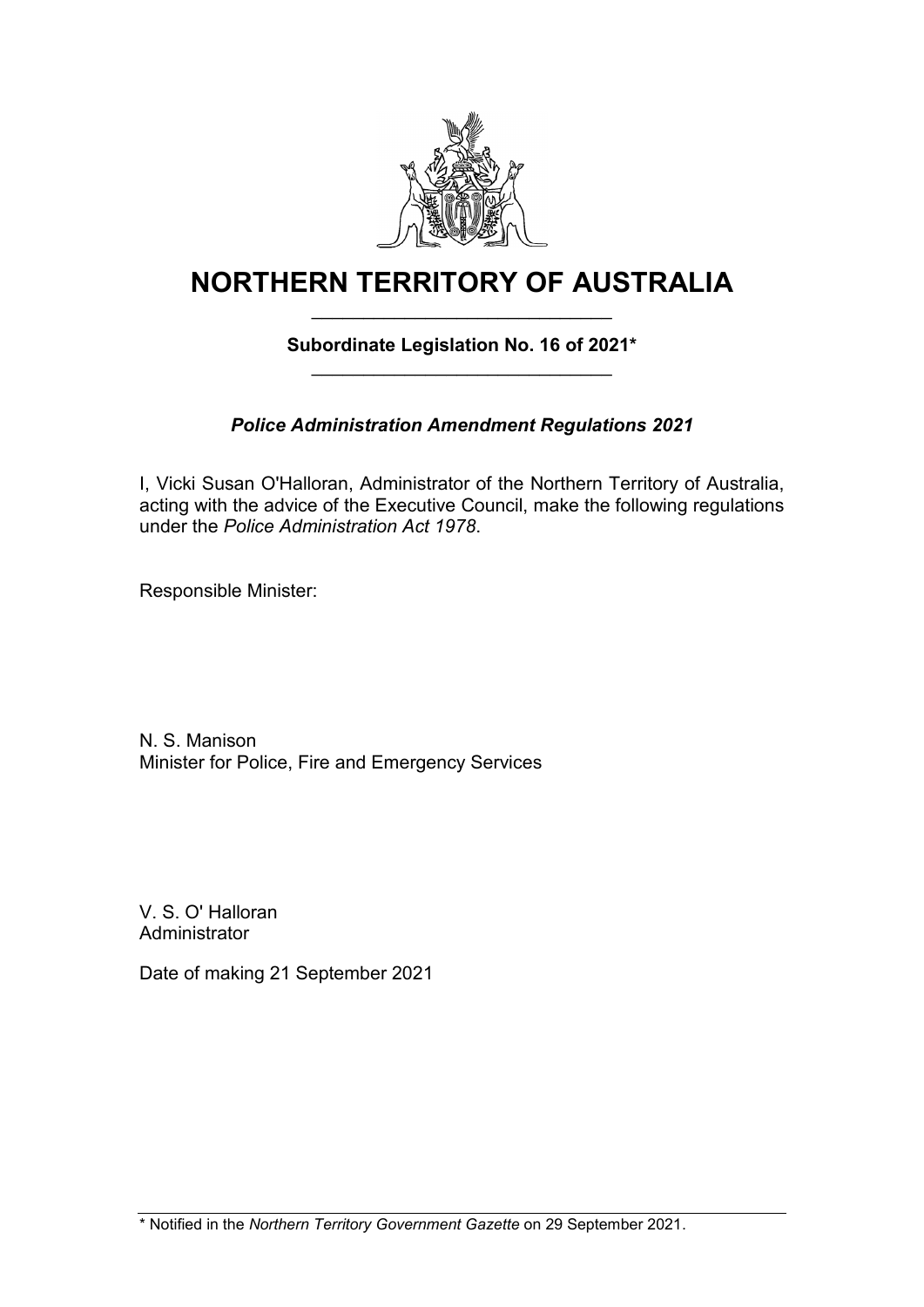### **1 Title**

These Regulations may be cited as the *Police Administration Amendment Regulations 2021*.

### **2 Commencement**

These Regulations commence on the day on which they are notified in the *Gazette*.

#### **3 Regulations amended**

These Regulations amend the *Police Administration Regulations 1994*.

### **4 Part 4 heading amended (Discipline)**

Part 4, heading, after "**Discipline**"

*insert*

#### **and inability of member to discharge duties**

### **5 Regulation 18 replaced**

Regulation 18

*repeal, insert*

### **18 Prescribed members**

For section 4(1) of the Act, definition *prescribed member*, the following ranks are prescribed:

- (a) for Part IV of the Act:
	- (i) Senior Sergeant; and
	- (ii) Superintendent; and
	- (iii) Commander; and
	- (iv) Assistant Commissioner; and
	- (v) Deputy Commissioner;
- (b) for Part V of the Act:
	- (i) Assistant Commissioner; and
	- (ii) Deputy Commissioner.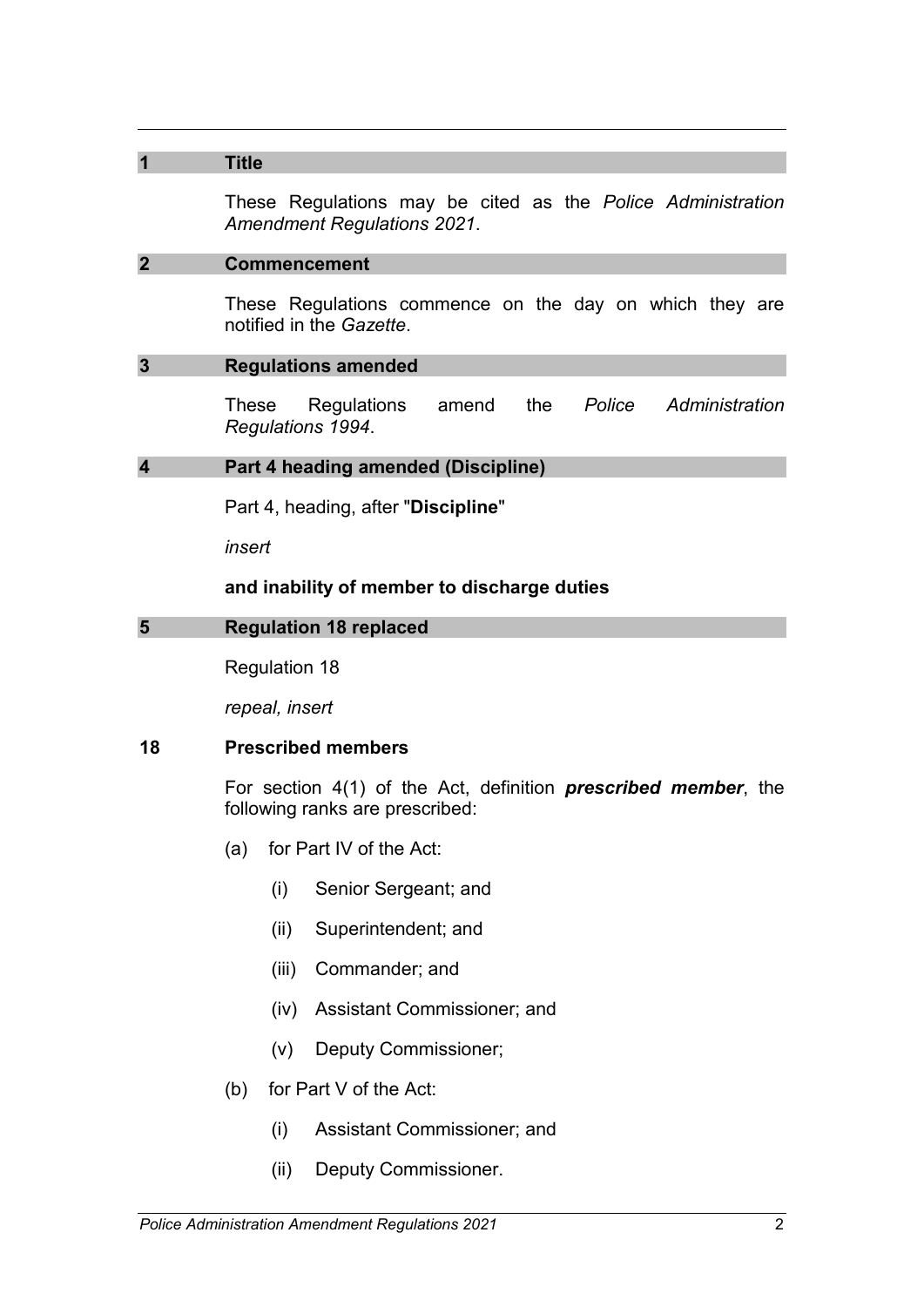| $6\phantom{1}6$ | Regulation 19 amended (Disciplinary powers of prescribed<br>members) |
|-----------------|----------------------------------------------------------------------|
|                 | Regulation 19(1)                                                     |
|                 | omit                                                                 |
|                 | For the purposes of section 84D                                      |
|                 | insert                                                               |
|                 | For sections $81(2)(d)(ii)$ , $84C(1)$ and $84D$                     |
| $\overline{7}$  | <b>Schedule 2 amended</b>                                            |
| (1)             | Schedule 2, heading, after "2"                                       |
|                 | insert                                                               |
|                 | <b>Forms</b>                                                         |
| (2)             | Schedule 2, Forms 1 and 3                                            |
|                 | omit                                                                 |
|                 | , 19                                                                 |
| (3)             | Schedule 2, Form 2                                                   |
|                 | omit, insert                                                         |
|                 | FORM <sub>2</sub>                                                    |

regulation 15

# NORTHERN TERRITORY OF AUSTRALIA

*Police Administration Act 1978*

section 94

# NOTICE OF APPEAL

TO: The Registrar of Appeal Boards.

APPELLANT:

| Name:    |  |
|----------|--|
| Rank:    |  |
| Number:  |  |
| Station: |  |